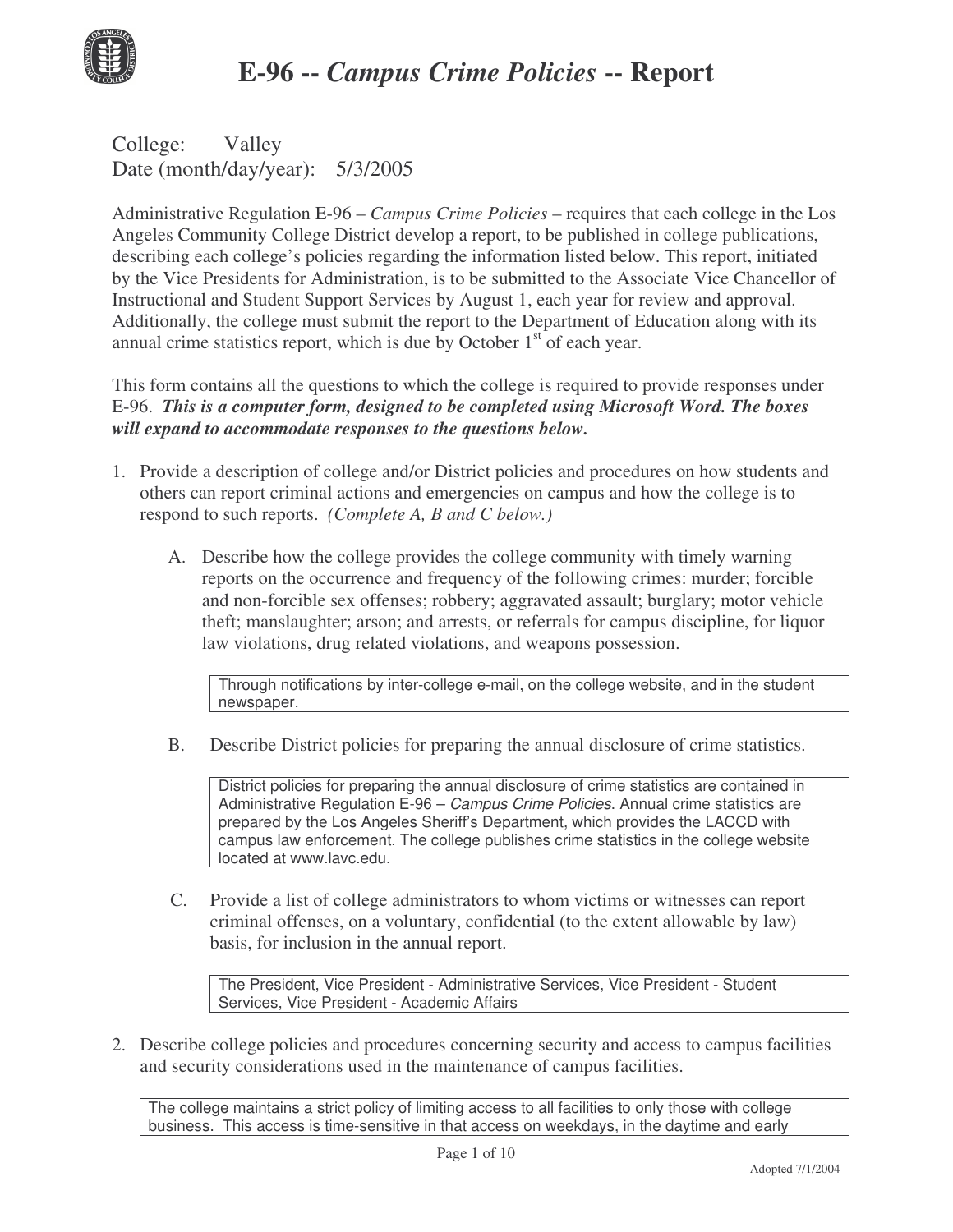evening, during class sessions, is generally open to the entire college community. Access during hours when the college is closed for regular business is restricted to only those in the college community with a need for access to the facilities. The campus buildings are secured through a key system where keys are issued on a need-only basis. The access to all exterior building doors is generally restricted to administrators, or to those who have approval from a senior administator, for such key access. All campus buildings are secured each evening or afternoon as campus activites end. The campus is then actively patrolled by the Los Angeles County Sheriff's College Bureau until the start of college business the next operating day.

- 3. Describe college policies on campus law enforcement. *(Complete A and B below.)*
	- A. Describe the enforcement authority of security personnel, their working relationship with the state and local police, and whether campus security has the authority to arrest.

The campus has a contract with the Los Angeles County Sheriff's Department (LASD), College Bureau, to provide police and security services to the campus on a 24-hour basis. The authority of the College Bureau is derived from that contract and that given to sworn peace officers by the State of California. The Deputy Sheriffs have authority to arrest for any and all offenses and the LASD Security Officers have the ability to make citizen's arrests only. The LASD has a mutual aid agreement with local law enforcement departments; at this campus that is the Los Angeles Police Department.

B. Describe how the college community is informed about the importance of accurately and promptly reporting all crimes to campus police and the appropriate police agencies.

The college regularly communicates to the college community the need to report any and all crimes that occur on campus through its inter-college e-mail, through verbal communication at college meetings, and through the student newspaper. The student handbook, issued to all students, contains information requesting such reports from all students.

4. Describe the type and frequency of college programs designed to inform students and employees about campus security procedures and their responsibilities for safeguarding their own security.

The college student newspaper prints an article each semester describing the need to report each session the newspaper is active. The student handbooks are made available to all students each college session and contain the request that any criminal activity be reported immediately to the College Bureau. A campus-wide e-mail is sent twice each year to the college community requesting that criminal activity be reported immediately. The College Bureau also publishes a "Dos and Don'ts" pamphlet and distributes those pamphlets to the college community throughout the year.

5. Describe college programs designed to inform students and employees about the prevention of crimes.

The College Bureau publishes pamphlets that are distributed on an ongoing basis each year. The College Bureau Lead Deputy meets with various groups throughout the year to educate the college community about crime prevention.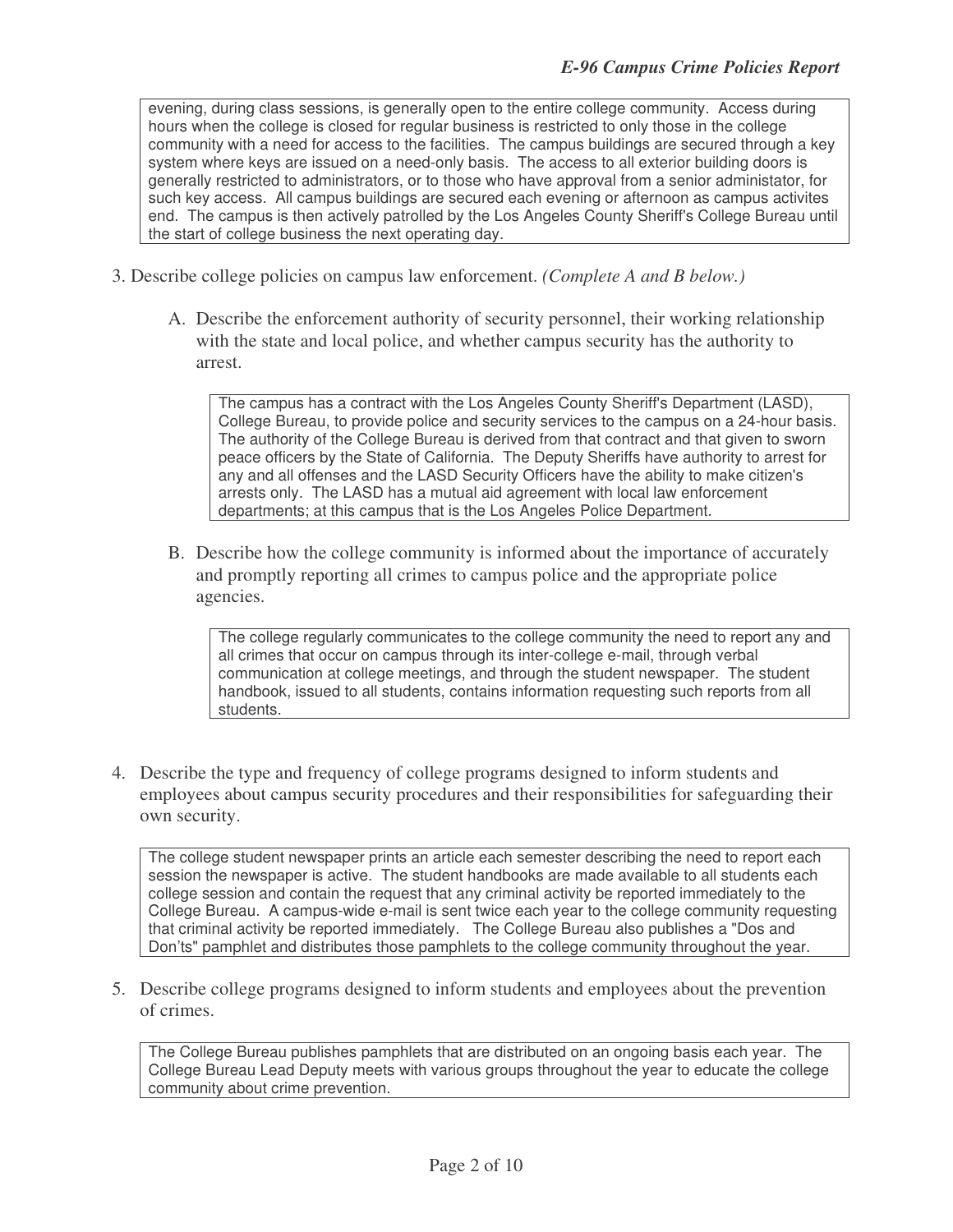6. Describe District policies regarding the possession, use, and sale of alcoholic beverages. Cite State underage drinking laws, as well as federal and state enforcement of the possession, use, and sale of illegal drugs. Also include a description of any college drug or alcohol abuse education programs as required under 20 U.S.C. 1011i.

District Board Rule 9803.19 prohibits the possession and use of alcohol or controlled substances on District property or while participating on any District or college-sponsored function or field trip. "Controlled substances" include but are not limited to opiates or opium derivatives, mescaline, hallucinogens, peyote, marijuana, stimulates and depressants, and cocaine.

Numerous federal, state and local statutes and ordinances relate to the manufacture, distribution, dispensation, possession, or use of a controlled substance or alcohol and impose legal sanctions for both felony and misdemeanor convictions for violations. The latest versions of these laws can be viewed at the following websites:

| City of Los Angeles Municipal Code | http://www.ci.la.ca.us/lacity102.htm          |
|------------------------------------|-----------------------------------------------|
| Los Angeles County Code            | http://ordlink.com/codes/lacounty/index.htm   |
| California Code of Regulations     | http://ccr.oal.ca.gov/                        |
| California Codes (state laws)      | http://www.leginfo.ca.gov/calaw.html          |
| Code of Federal Regulations        | http://www.access.gpo.gov/nara/cfr/cfr-table- |
|                                    | search.html#page1                             |
| United States Codes (federal laws) | http://uscode.house.gov/usc.htm               |
|                                    |                                               |

7. Describe how is the community advised as to where it may obtain information about registered sex offenders?

The college publishes information on how members of the community can access information on registered sex offenders in the college website at www.lavc.edu.

- 8. Describe the college's sexual assault prevention programs and the procedures to follow when a sex offense occurs. *(Complete A through G below)*
	- A. Describe college educational programs to promote the awareness of rape, acquaintance rape, and other forcible and nonforcible sex offenses.

The College Bureau distributes literature to educate the college community on the need for safety and on the importance of reporting crimes to the College Bureau immediately. The college distributes various communications, through e-mail and printed flyers, regarding the need to protect against and report any incidents of rape or of other forcible and non-forcible sex offenses.

B. Describe District procedures students should follow if a sex offense occurs, including: who should be contacted, steps taken to preserve evidence of the criminal offense, and to whom the alleged offense should be reported.

District policies and procedures on sexual assault are contained in the LACCD Board Rules, Chapter XVI. The provisions of this policy are as follows:

CHAPTER XVI

SEXUAL ASSAULT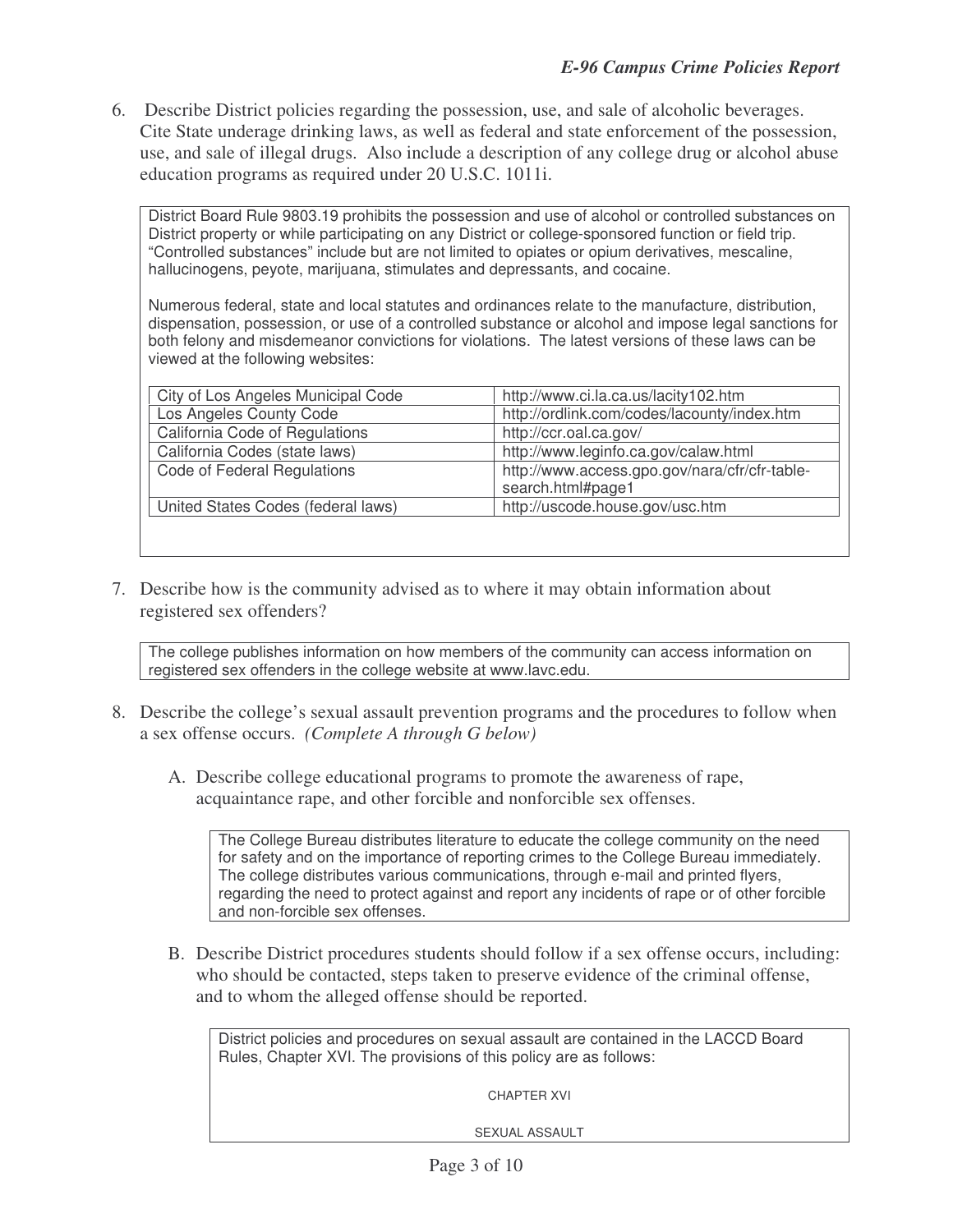٦

| 16000.                                | POLICY. The Los Angeles Community College District is committed to providing a safe<br>environment for its students, faculty, and staff. The Los Angeles Community College District<br>Board of Trustees condemns any act of sexual assault committed on any of its facilities. In<br>the event of sexual assault committed on grounds or in facilities maintained and/or used by<br>the District, any alleged victim of a sexual assault who is one of the District's students,<br>faculty, staff, or visitors shall promptly receive appropriate treatment and full and accurate<br>information. Individuals who commit sexual assault while on properties within the control of<br>the District shall be subject to appropriate criminal prosecution and/or District disciplinary<br>procedures. |  |  |  |  |
|---------------------------------------|-----------------------------------------------------------------------------------------------------------------------------------------------------------------------------------------------------------------------------------------------------------------------------------------------------------------------------------------------------------------------------------------------------------------------------------------------------------------------------------------------------------------------------------------------------------------------------------------------------------------------------------------------------------------------------------------------------------------------------------------------------------------------------------------------------|--|--|--|--|
|                                       | Confidentiality is fundamental to all aspects of cases dealing with sexual assault. The<br>names of sexual assault alleged victim shall not be revealed by persons responsible for<br>implementing and enforcing the provisions of this Chapter, except with the consent of the<br>alleged victim.                                                                                                                                                                                                                                                                                                                                                                                                                                                                                                  |  |  |  |  |
| EC $67385(a)$                         |                                                                                                                                                                                                                                                                                                                                                                                                                                                                                                                                                                                                                                                                                                                                                                                                     |  |  |  |  |
| <b>ARTICLE I</b>                      |                                                                                                                                                                                                                                                                                                                                                                                                                                                                                                                                                                                                                                                                                                                                                                                                     |  |  |  |  |
|                                       | <b>DEFINITION</b>                                                                                                                                                                                                                                                                                                                                                                                                                                                                                                                                                                                                                                                                                                                                                                                   |  |  |  |  |
| 16100.                                | "SEXUAL ASSAULT" AND "RAPE" DEFINED. "Sexual Assault" includes but is not limited to<br>rape, forced sodomy, forced copulation, rape by foreign object, sexual battery, or threat of<br>sexual assault. These include situations where the accused sexually assaults a person<br>incapable of giving consent, including where the person is prevented from resisting due to<br>alcohol or drugs and this condition was known, or reasonably should have been known by<br>the accused. Intoxication of the assailant shall not diminish the assailant's responsibility for<br>sexual assault.                                                                                                                                                                                                        |  |  |  |  |
|                                       | "Rape" is: a) sexual intercourse against a person's will accomplished by force or threats of<br>bodily injury; b) sexual intercourse against a person's will where the person has reasonable<br>fear that she or he or another will be injured if she or he does not submit to the intercourse;<br>c) sexual intercourse where the person is incapable of resisting because she or he at the<br>time is unconscious or asleep and this is known to the accused.                                                                                                                                                                                                                                                                                                                                     |  |  |  |  |
|                                       | EC 67385(d)                                                                                                                                                                                                                                                                                                                                                                                                                                                                                                                                                                                                                                                                                                                                                                                         |  |  |  |  |
| Adopted 07-24-91                      |                                                                                                                                                                                                                                                                                                                                                                                                                                                                                                                                                                                                                                                                                                                                                                                                     |  |  |  |  |
| Amended 06-09-04<br><b>ARTICLE II</b> |                                                                                                                                                                                                                                                                                                                                                                                                                                                                                                                                                                                                                                                                                                                                                                                                     |  |  |  |  |
| ASSAULTS ON CAMPUS                    |                                                                                                                                                                                                                                                                                                                                                                                                                                                                                                                                                                                                                                                                                                                                                                                                     |  |  |  |  |
| 16200.                                | <b>ASSAULTS ON CAMPUS.</b> Each campus President will designate a Campus Violence<br>Response Team (VRT) to coordinate campus education and prevention efforts related to<br>sexual assault. This team should consist of more than one person. Recommended team<br>members include: 2 counselors; a representative from campus law enforcement; the Vice<br>President for Student Services; a health services representative; and additional<br>representatives as needed by the campus. One member of the VRT should be identified as<br>the Campus Point of Contact for matters relating to sexual assault prevention and response.                                                                                                                                                               |  |  |  |  |
|                                       | From among the members of the Campus Violence Response Team, at least one person<br>should be designated as a First Responder. The role of First Responder is to serve as the first<br>contact with a person alleging to have been sexually assaulted. First Responders will ensure<br>that alleged victims of sexual assault are made aware of college and community resources<br>available to assist them, including campus law enforcement (see below). First Responders<br>should be qualified and trained to respond to people who may be in crisis. Students should be<br>encouraged to serve on the Campus Violence Response Team but should not be designated as<br>First Responders unless they are also employed by the College and are qualified.                                        |  |  |  |  |
|                                       | Alleged victims of sexual assault on campus have an option to notify either a First<br>Responder from the Campus Violence Response Team or campus law enforcement of the                                                                                                                                                                                                                                                                                                                                                                                                                                                                                                                                                                                                                            |  |  |  |  |

 $\sqrt{ }$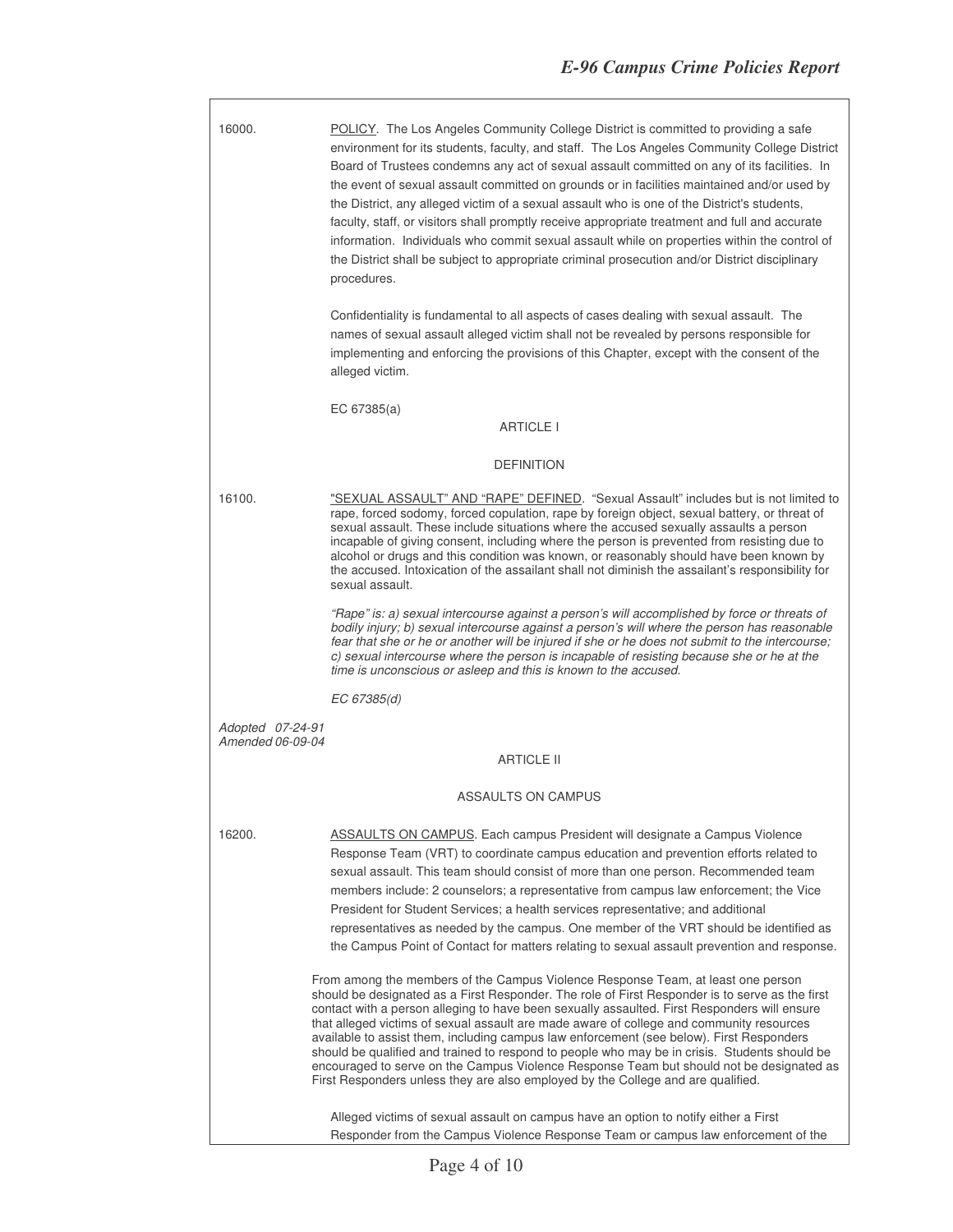|                                      | incident. If a sexual assault is first reported to an employee who is not a First Responder or<br>campus law enforcement, that employee should direct the alleged victim to a First<br>Responder or campus law enforcement. |                                                                                                                                                                                      |                                                                                                                                                                                                                                                         |                                                                                                                                                                                                                              |
|--------------------------------------|-----------------------------------------------------------------------------------------------------------------------------------------------------------------------------------------------------------------------------|--------------------------------------------------------------------------------------------------------------------------------------------------------------------------------------|---------------------------------------------------------------------------------------------------------------------------------------------------------------------------------------------------------------------------------------------------------|------------------------------------------------------------------------------------------------------------------------------------------------------------------------------------------------------------------------------|
|                                      | EC 68358(b)                                                                                                                                                                                                                 |                                                                                                                                                                                      |                                                                                                                                                                                                                                                         |                                                                                                                                                                                                                              |
| Adopted 07-24-91<br>Amended 06-09-04 |                                                                                                                                                                                                                             |                                                                                                                                                                                      |                                                                                                                                                                                                                                                         |                                                                                                                                                                                                                              |
|                                      | 16200.10                                                                                                                                                                                                                    | When a person claiming to have been sexually assaulted on a campus<br>comes to a First Responder or is referred to a First Responder, the First<br>Responder shall:                  |                                                                                                                                                                                                                                                         |                                                                                                                                                                                                                              |
|                                      |                                                                                                                                                                                                                             | a.                                                                                                                                                                                   |                                                                                                                                                                                                                                                         | Discuss the need of medical attention;                                                                                                                                                                                       |
|                                      |                                                                                                                                                                                                                             | b.                                                                                                                                                                                   |                                                                                                                                                                                                                                                         | Assure the alleged victim that confidentiality will be<br>maintained unless otherwise legally required or the alleged<br>victim otherwise consents;                                                                          |
|                                      |                                                                                                                                                                                                                             | C.                                                                                                                                                                                   | including:                                                                                                                                                                                                                                              | Inform the alleged victim of legal and disciplinary options,                                                                                                                                                                 |
|                                      |                                                                                                                                                                                                                             |                                                                                                                                                                                      | 1)                                                                                                                                                                                                                                                      | criminal prosecutions;                                                                                                                                                                                                       |
|                                      |                                                                                                                                                                                                                             |                                                                                                                                                                                      | 2)                                                                                                                                                                                                                                                      | civil action;                                                                                                                                                                                                                |
|                                      |                                                                                                                                                                                                                             |                                                                                                                                                                                      | 3)                                                                                                                                                                                                                                                      | any applicable District disciplinary process (the<br>alleged victim shall be informed that pursuing any<br>campus disciplinary process does not preclude the<br>alleged victim from pursuing criminal or civil<br>remedies); |
|                                      |                                                                                                                                                                                                                             | d.                                                                                                                                                                                   | action;                                                                                                                                                                                                                                                 | Inform the alleged victim of any possible need to preserve<br>medical evidence which may affect future legal or disciplinary                                                                                                 |
|                                      |                                                                                                                                                                                                                             | е.                                                                                                                                                                                   | Refer the alleged victim to follow-up emergency care;<br>Refer the alleged victim to emergency psychological<br>intervention if warranted;<br>Inform the campus law enforcement of the incident;<br>Coordinate ongoing campus and community assistance. |                                                                                                                                                                                                                              |
|                                      |                                                                                                                                                                                                                             | f.                                                                                                                                                                                   |                                                                                                                                                                                                                                                         |                                                                                                                                                                                                                              |
|                                      |                                                                                                                                                                                                                             | g.                                                                                                                                                                                   |                                                                                                                                                                                                                                                         |                                                                                                                                                                                                                              |
|                                      |                                                                                                                                                                                                                             | h.                                                                                                                                                                                   |                                                                                                                                                                                                                                                         |                                                                                                                                                                                                                              |
|                                      | Adopted 07-24-91<br>Amended 06-09-04                                                                                                                                                                                        |                                                                                                                                                                                      |                                                                                                                                                                                                                                                         |                                                                                                                                                                                                                              |
|                                      | 16200.20                                                                                                                                                                                                                    | When a person claiming to have been sexually assaulted on a campus<br>comes to campus law enforcement or is referred to campus law<br>enforcement, the campus law enforcement shall: |                                                                                                                                                                                                                                                         |                                                                                                                                                                                                                              |
|                                      |                                                                                                                                                                                                                             | a.                                                                                                                                                                                   |                                                                                                                                                                                                                                                         | Provide immediate medical attention as may be required;                                                                                                                                                                      |
|                                      |                                                                                                                                                                                                                             | b.                                                                                                                                                                                   |                                                                                                                                                                                                                                                         | Assure the alleged victim that confidentiality will be<br>maintained unless the alleged victim otherwise consents;                                                                                                           |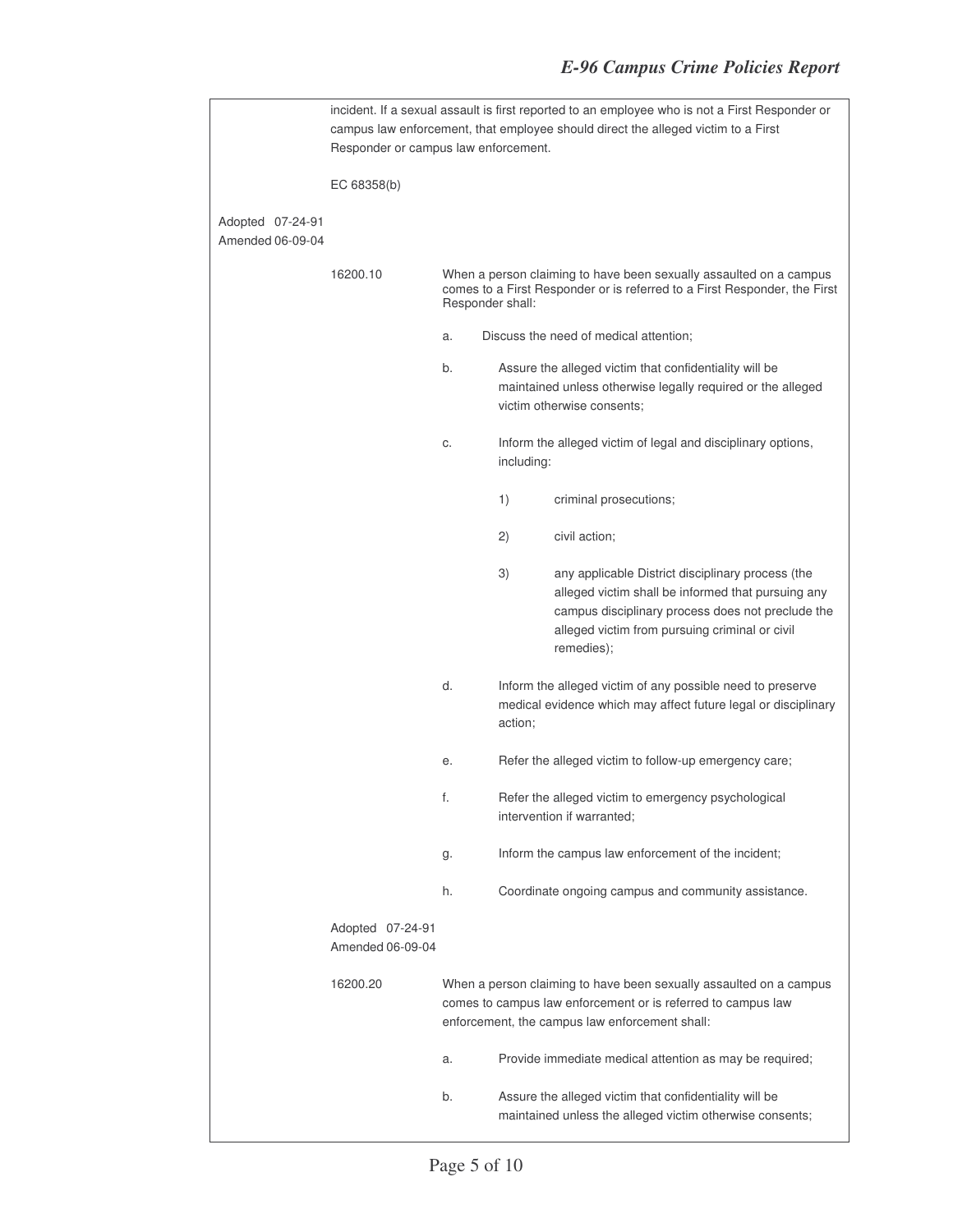|                                      | C.                         | Inform the alleged victim of legal and disciplinary options,<br>including: |                                                                                                                                                                                                                                                                                                                                                                                                                                                                                                   |
|--------------------------------------|----------------------------|----------------------------------------------------------------------------|---------------------------------------------------------------------------------------------------------------------------------------------------------------------------------------------------------------------------------------------------------------------------------------------------------------------------------------------------------------------------------------------------------------------------------------------------------------------------------------------------|
|                                      |                            | 1)                                                                         | criminal prosecutions                                                                                                                                                                                                                                                                                                                                                                                                                                                                             |
|                                      |                            | 2)                                                                         | civil action                                                                                                                                                                                                                                                                                                                                                                                                                                                                                      |
|                                      |                            | 3)                                                                         | any applicable District disciplinary process (the<br>alleged victim shall be informed that pursuing any<br>campus disciplinary process does not preclude the<br>alleged victim from pursuing criminal or civil<br>remedies);                                                                                                                                                                                                                                                                      |
|                                      | d.                         | action;                                                                    | Inform the alleged victim of any possible need to preserve<br>medical evidence which may affect future legal or disciplinary                                                                                                                                                                                                                                                                                                                                                                      |
|                                      | е.                         |                                                                            | Provide the alleged victim with referrals to appropriate<br>community agencies from which she/he can receive further<br>assistance. These referrals shall include but not be limited to:<br>the counseling department, faculty advisors, women's reentry<br>centers, health centers, campus law enforcement, the ASO<br>office, the Employee Assistance Program, employee<br>representatives, the union, rape trauma centers, medical<br>facilities, rape counseling center, and women's centers. |
|                                      | f.                         |                                                                            | Attempt to apprehend or identify the alleged perpetrator.                                                                                                                                                                                                                                                                                                                                                                                                                                         |
|                                      | EC 68385 (b)               |                                                                            |                                                                                                                                                                                                                                                                                                                                                                                                                                                                                                   |
| Adopted 07-24-91<br>Amended 06-09-04 |                            |                                                                            |                                                                                                                                                                                                                                                                                                                                                                                                                                                                                                   |
| 16200.30                             | the alleged victim's name. |                                                                            | Within twenty-four (24) hours of being notified of a sexual assault, with<br>the consent of the alleged victim, the campus law enforcement shall<br>notify the President or his/her Point of Contact of the sexual assault and                                                                                                                                                                                                                                                                    |
|                                      | EC 68385 (b)               |                                                                            |                                                                                                                                                                                                                                                                                                                                                                                                                                                                                                   |
| Adopted 07-24-91<br>Amended 06-09-04 |                            |                                                                            |                                                                                                                                                                                                                                                                                                                                                                                                                                                                                                   |
| 16200.40                             |                            |                                                                            | The President or his/her designees shall maintain a current list of<br>community agencies to which sexual assault alleged victims may be<br>referred for assistance. The list shall contain the same resources<br>referred to in Section 16200.10(e).                                                                                                                                                                                                                                             |
|                                      | EC 68385 (b)               |                                                                            |                                                                                                                                                                                                                                                                                                                                                                                                                                                                                                   |
| Adopted 07-24-91<br>Amended 06-09-04 |                            |                                                                            |                                                                                                                                                                                                                                                                                                                                                                                                                                                                                                   |
| 16200.50                             |                            |                                                                            | If the alleged perpetrator is a student, the alleged victim shall be kept<br>informed of the status of any disciplinary proceedings against the<br>student arising from the sexual assault, and the results thereof.                                                                                                                                                                                                                                                                              |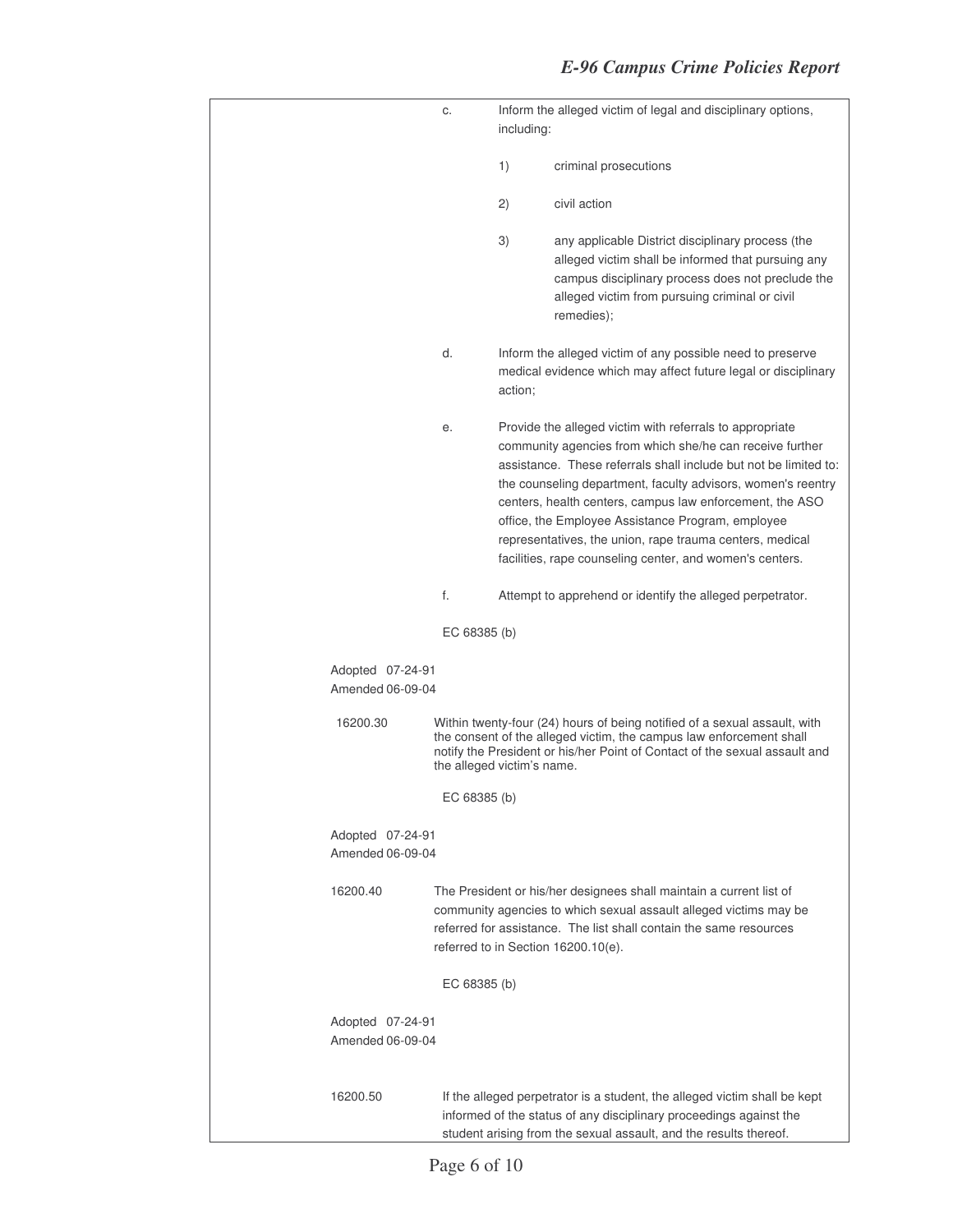|                                      |                                       | EC 68385 (b)                                                                                                                                                                                                                                                                                                                                                                                                                                                                                                                                                       |
|--------------------------------------|---------------------------------------|--------------------------------------------------------------------------------------------------------------------------------------------------------------------------------------------------------------------------------------------------------------------------------------------------------------------------------------------------------------------------------------------------------------------------------------------------------------------------------------------------------------------------------------------------------------------|
|                                      |                                       |                                                                                                                                                                                                                                                                                                                                                                                                                                                                                                                                                                    |
|                                      | Adopted 07-24-91<br>Amended 06-09-04  |                                                                                                                                                                                                                                                                                                                                                                                                                                                                                                                                                                    |
|                                      | 16200.60                              | The President or his/her designated Point of Contact shall assist<br>student alleged victims with academic difficulties that may arise as a<br>result of the sexual assault and its impact on these students.                                                                                                                                                                                                                                                                                                                                                      |
|                                      |                                       | EC 68385 (b)                                                                                                                                                                                                                                                                                                                                                                                                                                                                                                                                                       |
| Adopted 07-24-91<br>Amended 06-09-04 |                                       |                                                                                                                                                                                                                                                                                                                                                                                                                                                                                                                                                                    |
|                                      | 16200.70                              | The President or his/her designee shall ensure that information<br>regarding reporting sexual assaults on campus, including the name of<br>the College's First Responder, is referenced in college publications<br>such as the catalog, schedule of classes and the college website                                                                                                                                                                                                                                                                                |
|                                      |                                       | EC 68385 (b)                                                                                                                                                                                                                                                                                                                                                                                                                                                                                                                                                       |
|                                      | Adopted 06-09-04                      |                                                                                                                                                                                                                                                                                                                                                                                                                                                                                                                                                                    |
|                                      |                                       | <b>ARTICLE III</b>                                                                                                                                                                                                                                                                                                                                                                                                                                                                                                                                                 |
|                                      |                                       | <b>DISTRICT OFFICE</b>                                                                                                                                                                                                                                                                                                                                                                                                                                                                                                                                             |
| 16300.                               | SEXUAL ASSAULT AT THE DISTRICT OFFICE |                                                                                                                                                                                                                                                                                                                                                                                                                                                                                                                                                                    |
|                                      | 16300.10                              | If a sexual assault occurs at the District Office, alleged victims have an<br>option of notifying the Chancellor's designee(s). If such an assault is<br>first reported to an employee other than the Chancellor's designee,<br>however, that employee shall direct the alleged victim to the<br>Chancellor's designee. If the alleged victim is in need of immediate<br>medical attention which cannot be addressed at the District Office,<br>paramedics or an ambulance shall be summoned by the first employee<br>coming into contact with the alleged victim. |
|                                      | Adopted 07-24-91<br>Amended 06-09-04  |                                                                                                                                                                                                                                                                                                                                                                                                                                                                                                                                                                    |
|                                      | 16300.20                              | The Chancellor's designee shall follow the same procedures which are<br>required of campus law enforcement in Section 16200.10(e), except<br>that he/she shall not provide medical attention which is beyond his/her<br>competence.                                                                                                                                                                                                                                                                                                                                |
|                                      | Adopted 07-24-91<br>Amended 06-09-04  |                                                                                                                                                                                                                                                                                                                                                                                                                                                                                                                                                                    |
|                                      | 16300.30                              | The Chancellor's designee shall maintain a current list of community<br>agencies to which sexual assault alleged victims may be referred for<br>assistance. The list shall contain the same resources referred to in<br>Section 62100.10(e).                                                                                                                                                                                                                                                                                                                       |
|                                      | Adopted 07-24-91                      |                                                                                                                                                                                                                                                                                                                                                                                                                                                                                                                                                                    |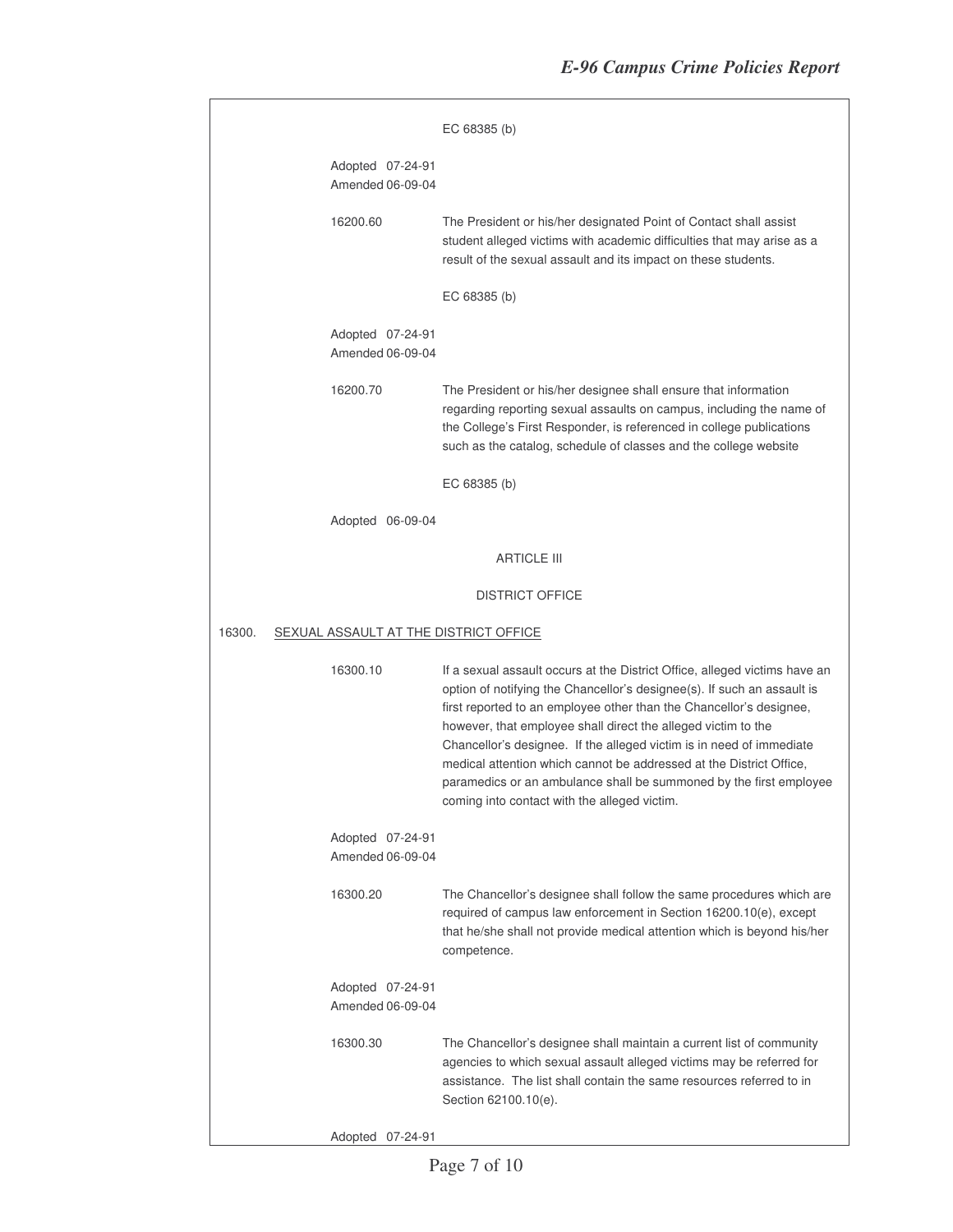|        |                            | Amended 06-09-04                     |                                                                                                                                                                                                                                                                                                                                                                                         |  |  |  |
|--------|----------------------------|--------------------------------------|-----------------------------------------------------------------------------------------------------------------------------------------------------------------------------------------------------------------------------------------------------------------------------------------------------------------------------------------------------------------------------------------|--|--|--|
|        |                            | 16300.40                             | If the alleged perpetrator is a student, the alleged victim shall be kept<br>informed of the status of any disciplinary proceedings against the<br>student arising from the sexual assault, and the results thereof.                                                                                                                                                                    |  |  |  |
|        |                            | Adopted 07-24-91<br>Amended 06-09-04 |                                                                                                                                                                                                                                                                                                                                                                                         |  |  |  |
|        |                            |                                      | <b>ARTICLE IV</b>                                                                                                                                                                                                                                                                                                                                                                       |  |  |  |
|        |                            |                                      | <b>INFORMATION</b>                                                                                                                                                                                                                                                                                                                                                                      |  |  |  |
| 16400. | REQUESTS FOR INFORMATION.  |                                      |                                                                                                                                                                                                                                                                                                                                                                                         |  |  |  |
|        |                            | 16400.10                             | Requests for information on sexual assaults shall be referred to the<br>Chancellor's designee or the appropriate College President, or the<br>designated Point of Contact on the basis of the respective location of<br>such incidents.                                                                                                                                                 |  |  |  |
|        |                            |                                      | EC 67385(7)                                                                                                                                                                                                                                                                                                                                                                             |  |  |  |
|        |                            | Adopted 07-24-91<br>Amended 06-09-04 |                                                                                                                                                                                                                                                                                                                                                                                         |  |  |  |
|        |                            | 16400.20                             | The policy statement (Section 16000) shall be published in all college<br>schedules of classes. The schedules shall indicate that the list of<br>resources referred to in Section 16200.10(e) may be obtained from the<br>Campus Point of Contact, campus law enforcement or the College<br>President's office. The list of available resources shall be updated on<br>an annual basis. |  |  |  |
|        |                            | Adopted 07-24-91<br>Amended 06-09-04 |                                                                                                                                                                                                                                                                                                                                                                                         |  |  |  |
|        | <b>ARTICLE V</b>           |                                      |                                                                                                                                                                                                                                                                                                                                                                                         |  |  |  |
|        | PROHIBITION OF RETALIATION |                                      |                                                                                                                                                                                                                                                                                                                                                                                         |  |  |  |
| 16500. |                            |                                      | PROHIBITION OF RETALIATION. The initiation of a complaint of alleged sexual assault<br>shall not be cause for any negative reflection on the complainant. In the case of students,<br>the filing of a complaint shall not affect his/her grade, class selections or other matters<br>pertaining to enrollment status as a student of the District.                                      |  |  |  |
|        | Adopted 07-24-91           |                                      |                                                                                                                                                                                                                                                                                                                                                                                         |  |  |  |

C. Explain how students will be notified of their option to notify proper law enforcement authority (including on-campus and local police).

The college publishes Information on how students can notify law enforcement of criminal activities in the college website at www.lavc.edu, the student handbook, the schedule of classes, and the student newspaper.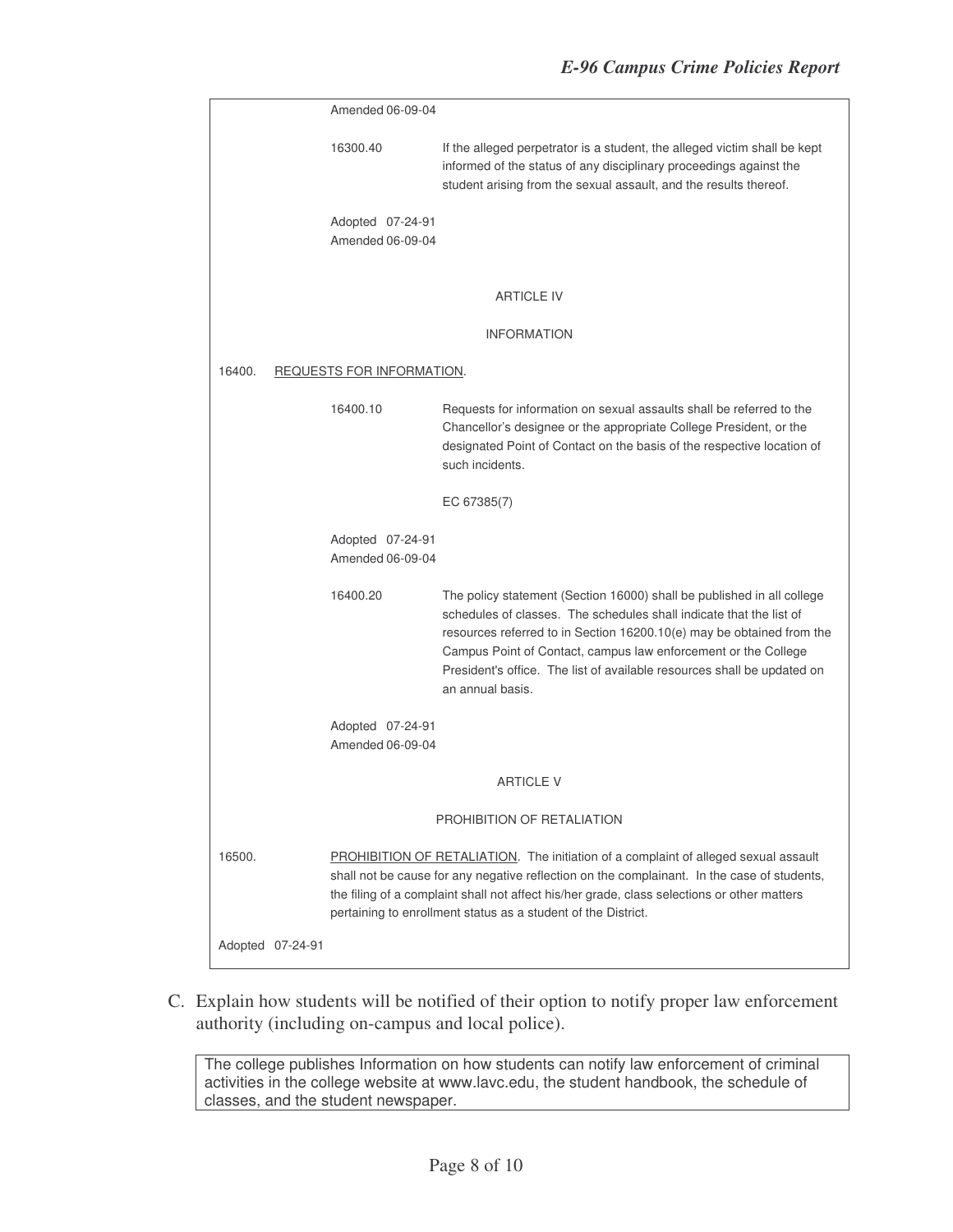D. Also, explain how institutional personnel will assist the student in notifying these authorities, if the student so desires.

The college has a rape/sex-offense response team that will respond to any event as necessary and/or requested. This team is led by the Vice President of Student Services. All staff are instructed to report such incidents as soon as they occur.

E. Explain how students are informed about existing on and off campus counseling, mental health, or other student services for victims of sex offenses.

Information on services for survivors of sexual offenses in published in accordance of the LACCD policy on sexual assault -- see section 8(B)

F. Explain how the college notifies students that the college will change a victim's academic situation after an alleged sex offense and of the options for these changes, if the changes are requested by the victim and are reasonably available.

Information on services for survivors of sexual offenses in published in accordance of the LACCD policy on sexual assault -- see section 8(B)

G. Describe District policies and procedures for disciplinary action in cases of an alleged sex offense.

Students will be disciplined in accordance with the District's student discipline procedure outlined in Board Rule 91101. Students who are accused of alleged sex offenses will be given a written notice of charges and a proposed disciplinary action. If a proposed disciplinary action entails suspension or expulsion, the accused student has a right to request a disciplinary hearing. At a disciplinary hearing, the accused student is entitled to due process, the opportunity to confront witnesses testifying against him/her, and the opportunity to offer the statements of any supporting witness, but the accused student is not entitled to representation by counsel. In accordance with the Family Educational Rights and Privacy Act (FERPA), both the accuser and accused will be informed of the final outcome by the College President or the President's designee.

The accused student has a right to file an appeal with the Board of Trustees, if the College President approves a recommendation of expulsion. When filing an appeal, the accused student may be represented by counsel. The Board of Trustees will conduct its review in closed session without the presence of the accused student or his/her counsel, unless the accused student makes a written request that matter be held in public session. The final action of the Board of Trustees will be a public record. In accordance with FERPA, both the accuser and accused will be informed of the final outcome by the Chancellor or the Chancellor's designee.

Employees charged with sex offenses shall be disciplined according to the procedures pursuant to statutory law (e.g., California Education Code), District policies, and any applicable collective bargaining agreements.

H. Describe sanctions the institution may impose following an institutional disciplinary proceeding involving rape, acquaintance rape, or other forcible or nonforcible sex offenses.

Students who are found guilty of rape, acquaintance rape, or other forcible or non-forcible sex offenses may be disciplined by the College or District with the following potential